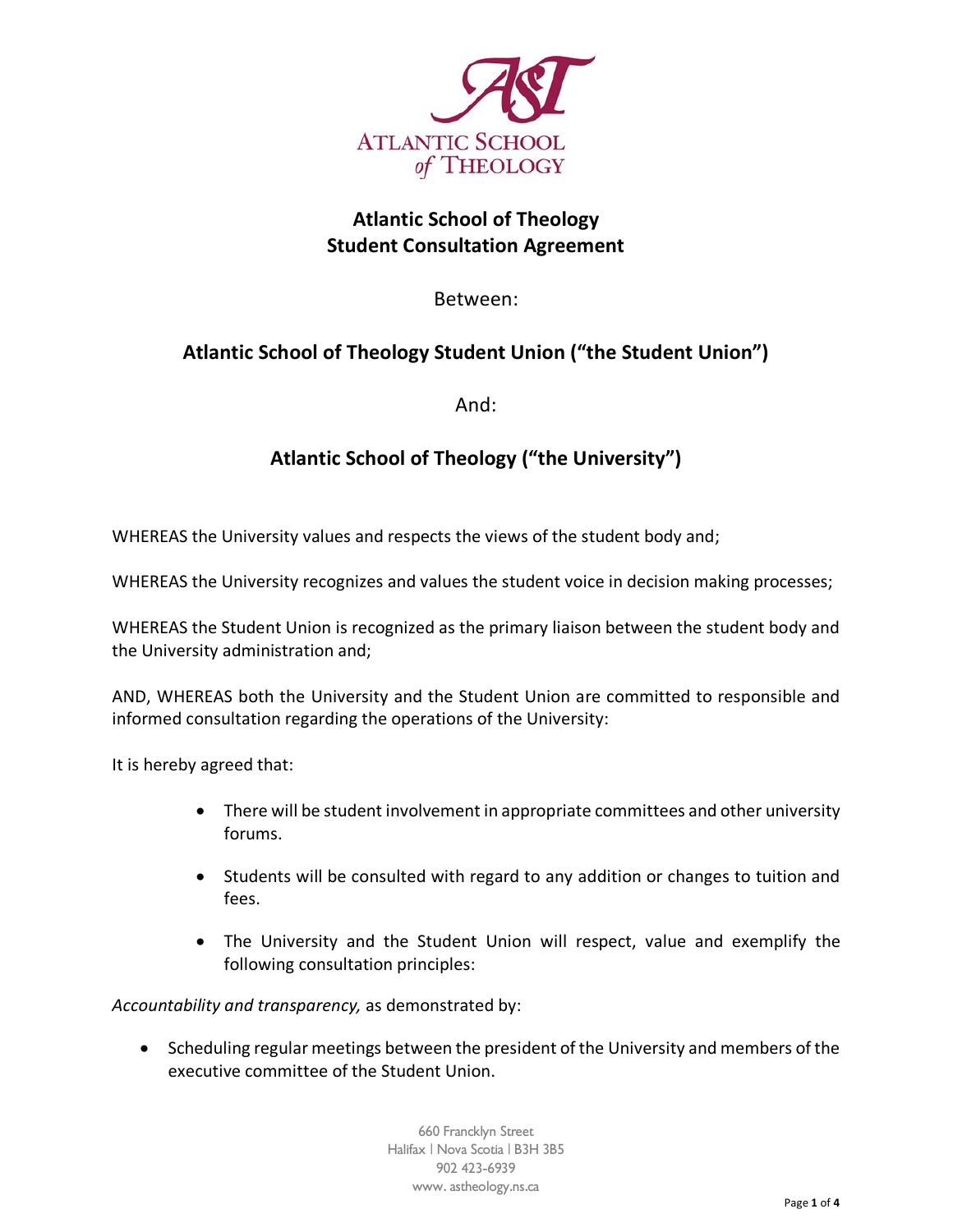

- Providing adequate information to allow an informed response.
- Responding to information requests in a timely manner.

*Mutual respect,* as demonstrated by:

- Living up to the AST Code of Conduct.
- Efficient and effective resolution of any disagreements or disputes by means of a collaborative process.
- Offering genuine options:
	- o Considering alternative plans where necessary.
	- $\circ$  Ensuring that alternatives provided throughout the process are realistic and achievable.

*Inclusion,* as demonstrated by:

- Respecting and accommodating the diverse needs and priorities which exist within the student body.
- Employing varying methods of communication.

The following processes will be followed with respect to tuition, fee changes and introduction of new fees.

- The University administration shall notify the Student Union president of the proposed changes to tuition or fees.
- The Student Union president shall present the proposed changes to the executive committee of the Student Union for consideration. The Student Union executive may more widely consult with members of the Student Union.

### **Changes to Tuition - for any change to tuition:**

- The University Administration shall notify the Students' Union President as outlined in Section 4.
- The Students' Union President shall present the proposed tuition change along with supporting information to the Students' Union for consideration.
- The University will offer information sessions to inform students of proposed tuition increases along with rationale.
- The results of the Union's vote on the proposed tuition change shall be made known to the Board of Governors prior to their voting on the tuition change.

660 Franklyn Street Halifax | Nova Scotia | B3H 3B5 902 423-6939 www. astheology.ns.ca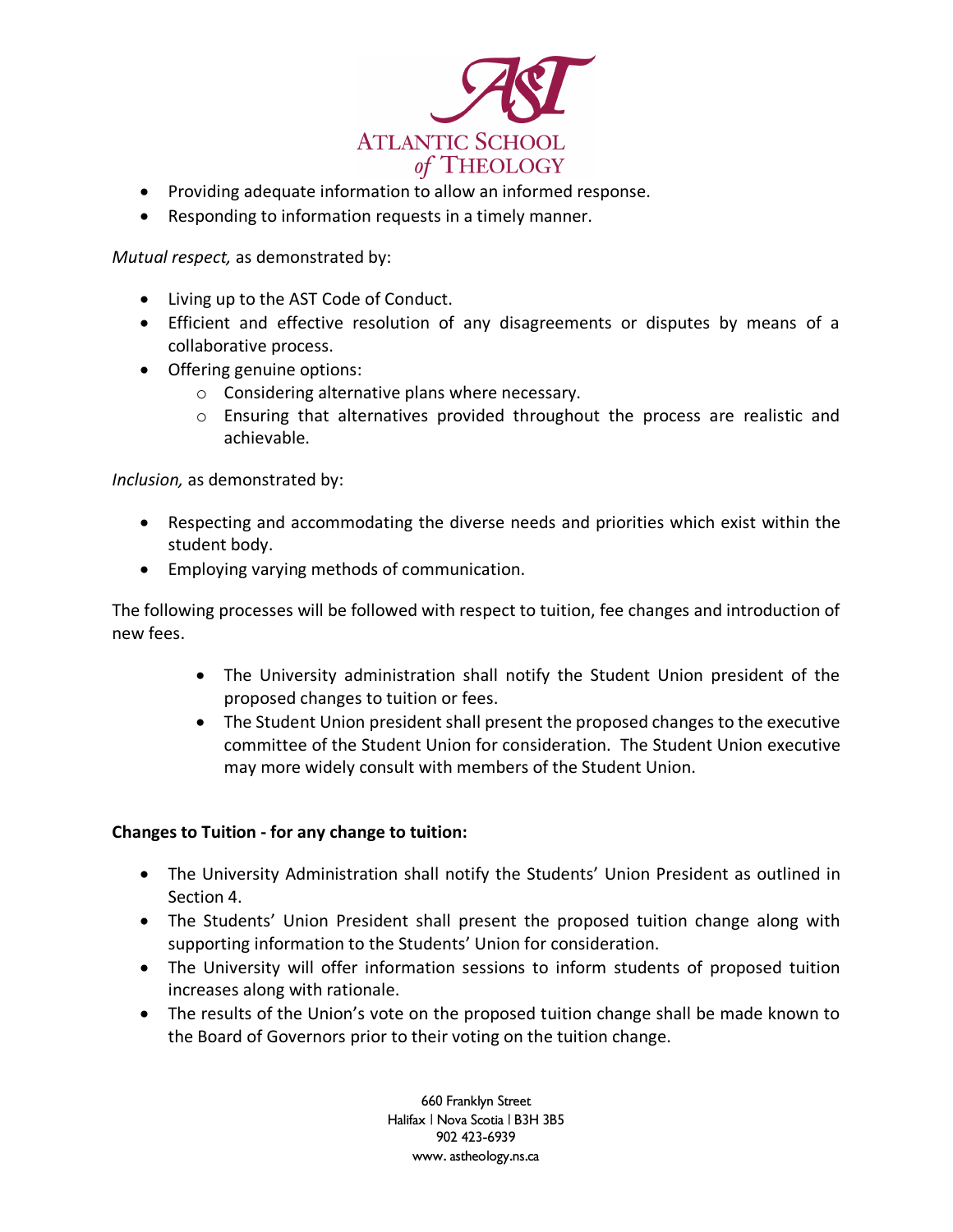

• If the proposed tuition changes impact only a portion of the student body, then the consultation process will be adjusted to ensure input is received from the impacted constituencies prior to approval of the tuition increases.

### **Ancillary and Auxiliary Fees**

- All proposed fee increases will be presented to the University Finance Committee for consideration.
- For any proposed increase in fees:
	- o The University Administration shall notify the Students' Union President as outlined above.
	- $\circ$  The Students' Union President shall present the proposed fee change along with supporting information to the Students' Union for consideration.
	- o The results of the Union's vote on the proposed fee change shall be made known to the Board of Governors prior to their voting on the fee change.
- For any proposed increase or planned introduction of a new fee:
	- o The University Administration shall notify the Students' Union President as outlined above.
	- $\circ$  The Students' Union President shall present the proposed fee change along with supporting information to the Council for consideration.
	- $\circ$  At the discretion of the Council a student referendum may be run to seek approval for the fee change.
	- $\circ$  The results of either Council's vote or the student referendum shall be made known to the Board of Governors prior to their voting on the fee change.
	- $\circ$  In any case where a student referendum returns a result that shows greater than 75% against the change, the fee change will not be implemented.
	- $\circ$  If any of the proposed fee changes impact only a portion of the student body, then the consultation process will be adjusted to ensure input is received from the impacted constituencies prior to approval of the fee increases. The University Administration shall notify the Students' Union President as outlined above.

#### **Introduction of New Fees**

- Following the timelines outlined below, the University Administration must present to the Students' Union President, a Terms of Reference for any new fees to be introduced. This Terms of Reference shall describe in detail what the fees will be used for, the duration that the fee will be imposed and reporting that will be done to ensure funds are used as intended.
- Timeline for Fee Consultation

660 Franklyn Street Halifax | Nova Scotia | B3H 3B5 902 423-6939 www. astheology.ns.ca